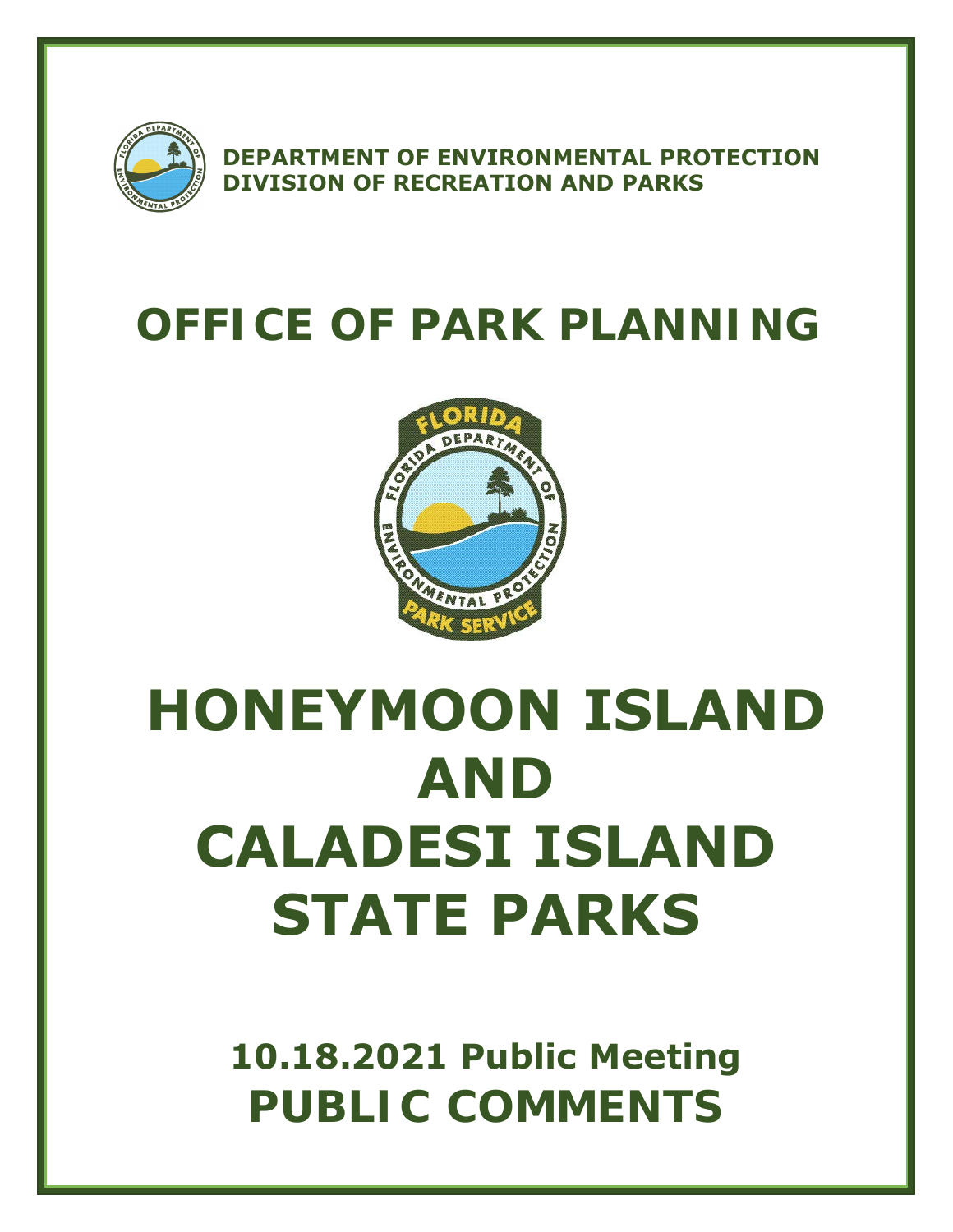This email originated outside of DEP. Please use caution when opening attachments, clicking links, or responding to this email.

Please allow us (yearly pass holders) the ability to go on the island during off hours once again. It was a great time to go look at the stars, fish, etc.

Thank you Christine Brandes

Sent from my iPhone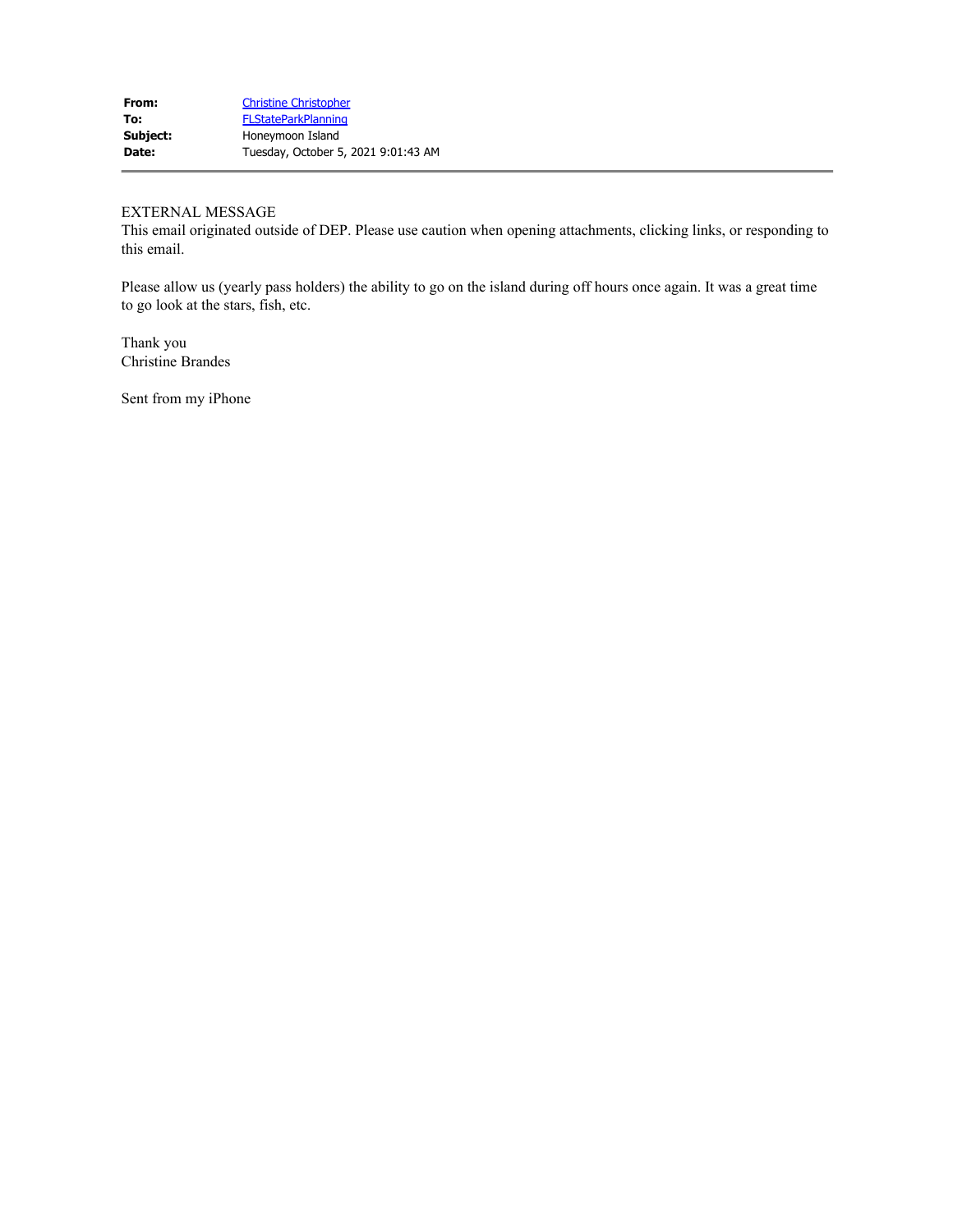| From:        | debra o"regan                           |
|--------------|-----------------------------------------|
| To:          | <b>FLStateParkPlanning</b>              |
| Subject:     | improvements for Honeymoon Island       |
| <b>Date:</b> | Wednesday, October 13, 2021 12:14:58 PM |

This email originated outside of DEP. Please use caution when opening attachments, clicking links, or responding to this email.

As a longtime annual family pass holder for Honeymoon Island, I would like to make a few of the following suggestions for improvement to the beach areas.

Garbage/ waste receptacles located on the actual beach area - many people leave trash on the beach and don't or won't carry it to the cans in the parking areas.

Buckets provided in parking areas where beach access paths are for people to use to pick up trash on the beach and then return when leaving the beach with garbage receptacles at the same location as buckets. Signage placed on structure with the buckets explaining the reason for and to encourage their use.

I've seen these place in beach areas in southern Florida and they are very effective.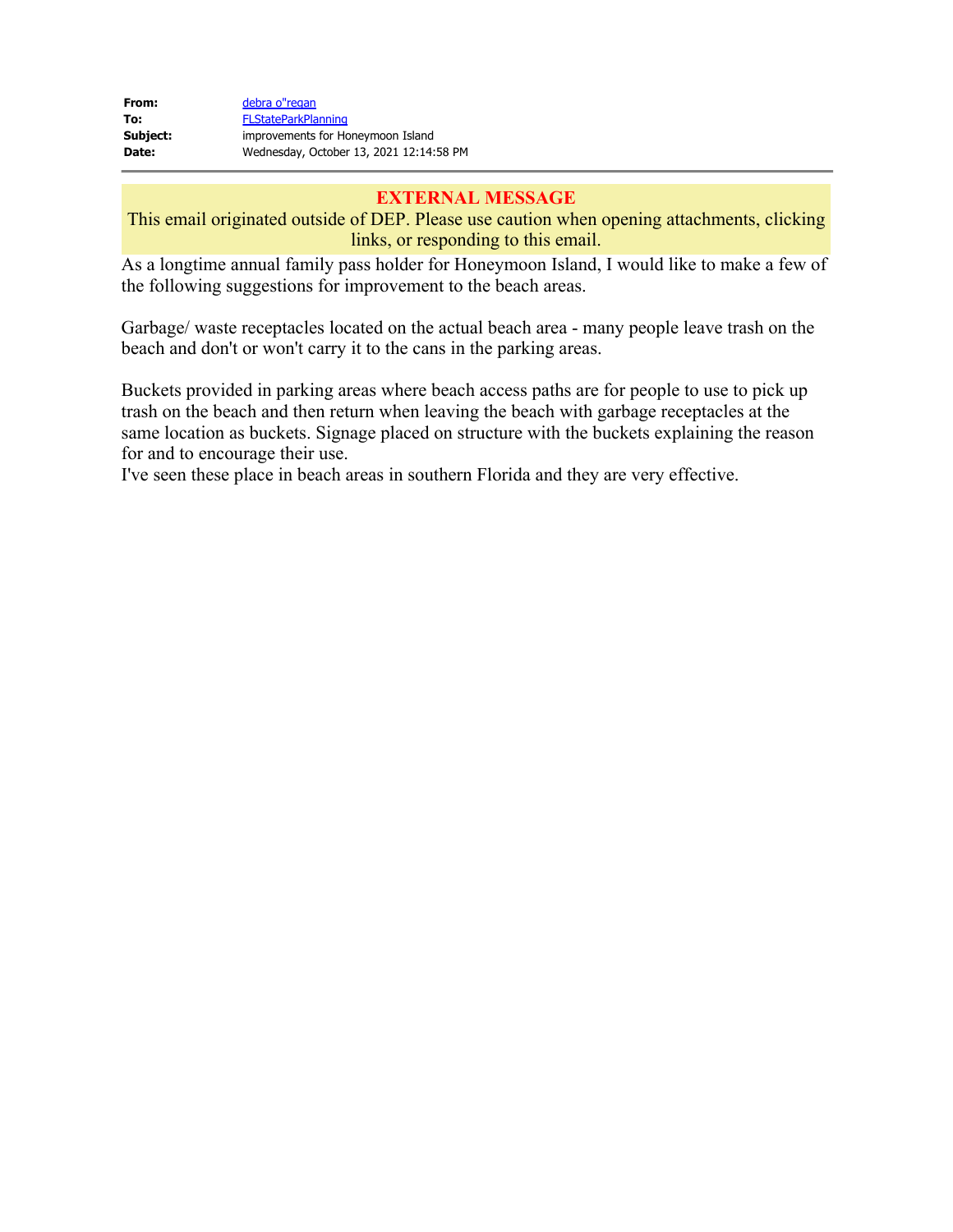| From:    | debra o"regan                              |
|----------|--------------------------------------------|
| To:      | <b>FLStateParkPlanning</b>                 |
| Subject: | comment re: Caladesi and Honeymoon Islands |
| Date:    | Friday, October 15, 2021 2:28:33 PM        |

This email originated outside of DEP. Please use caution when opening attachments, clicking links, or responding to this email.

I sent one email already but have an additional comment for the upcoming meeting. I would like to address the waterway between the Honeymoon causeway and Caladesi Island. There are many kayakers and SUP people using this area and motor boats and jet skis/wave runners zoom through this area making it potentially very dangerous - would like to suggest that this area is posted as a "no wake zone" to protect everyone ! Kayaks and SUPs trying to cross from the Dunedin Causeway to Caladesi take their life in their hands doing so ! Thank you for your consideration.

Debra O'Regan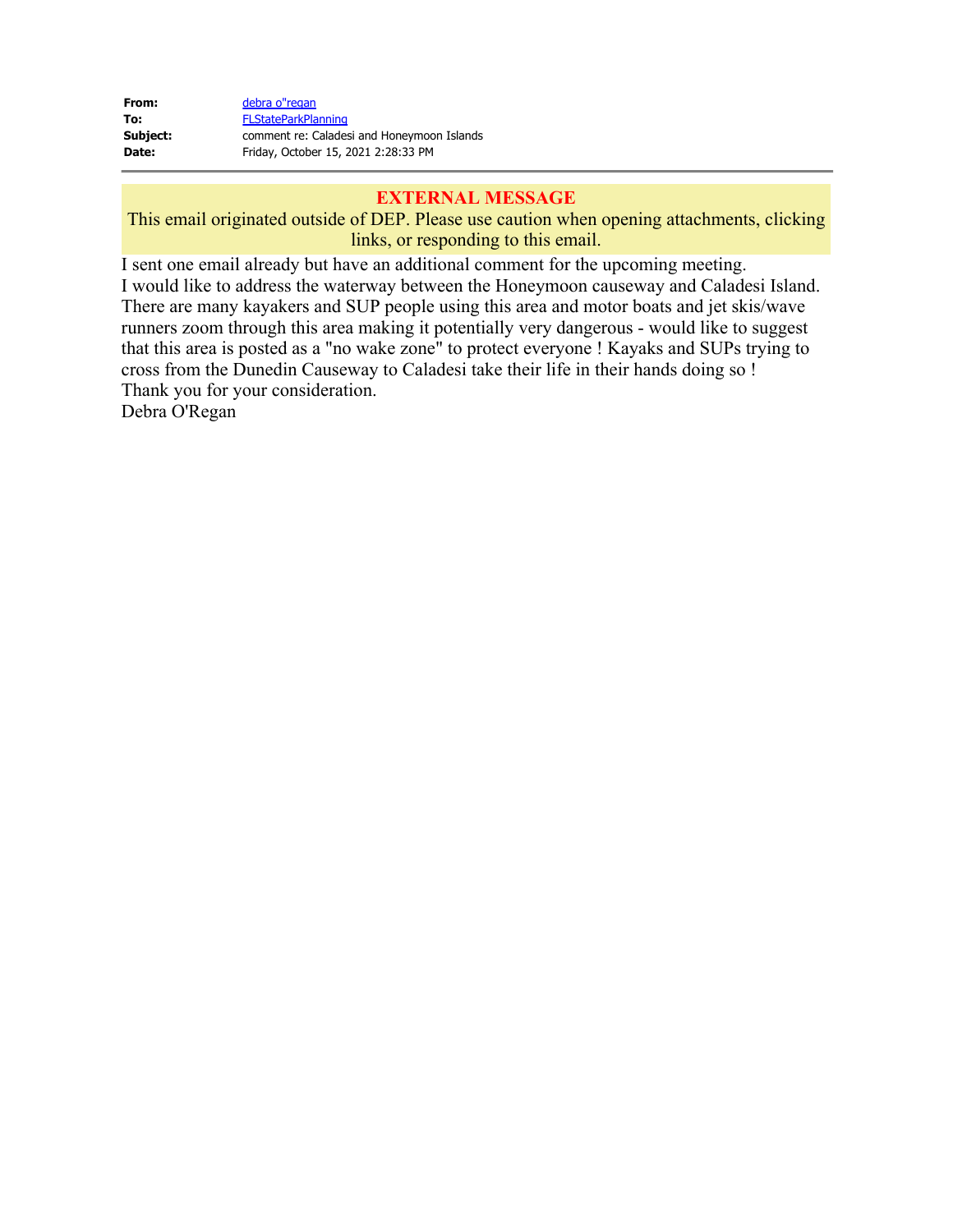| From:    | maxzima22                             |
|----------|---------------------------------------|
| To:      | Degagne, Demi                         |
| Subject: | Query re Honeymoon-Caladesi Webinar   |
| Date:    | Tuesday, October 19, 2021 11:58:07 PM |

This email originated outside of DEP. Please use caution when opening attachments, clicking links, or responding to this email.

Demi -

I unfortunately had to leave the presentation early. Is it possible to get the slide of current demographics as well as the map of proposed changes? I recall that two of the proposed modifications are budgeted. However, what would be the sources of funding for others?

I found the viewer concern about climate change pertinent and I also wonder about impact of the proposed J Hotel on traffic across the causeway and westwardward. Will the average Dunedin resident have reasonable access to local beaches?

Judith S Ignacio 790 Terrace Rd Dunedin

Sent via my Samsung Galaxy, an AT&T 4G LTE smartphone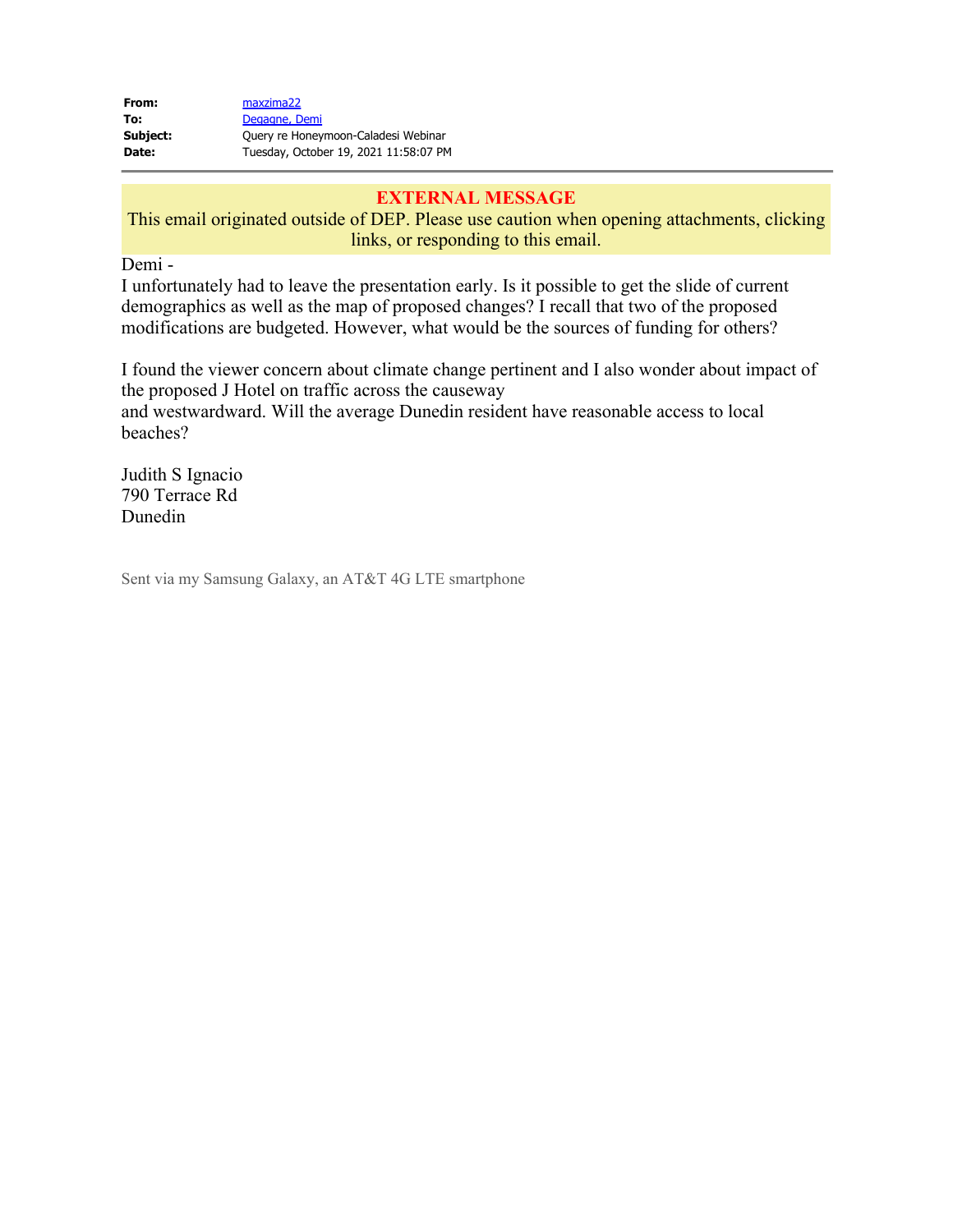**From:** Ian Brown <ian.brown@floridapaddlingtrails.com> **Sent:** Friday, October 22, 2021 4:07 PM **To:** Maldonado, Tyler <Tyler.Maldonado@dep.state.fl.us> **Subject:** Honeymoon Island public meeting 10-18-2021

#### **EXTERNAL MESSAGE**

This email originated outside of DEP. Please use caution when opening attachments, clicking links, or responding to this email.

Tyler,

As per your presentation of the proposed ten year outlook improvements for the parks, I would like to address the kayak launch on Honeymoon Island. I have five recommendations and one comment.

1. The tentative location is nice. A kayak launch with a graded entry is best for a majority of kayakers. For the graded surface, sand or another forgiving material is preferred, because it will not scratch or damage kayaks. The material used should be easy to repair or replace after storms.

2. The launch width should accommodate several kayaks with consideration for people loading hatches at one time. and extend out far enough to allow for normal tide fluctuations.

3. An improved pathway from the parking area to the kayak launch will facilitate moving kayaks manually or with wheels. The parking area will need to be modified, possibly enlarged due to sharing with the nature center and consideration for kayak trailers addressed.

4. Amenities could include a staging area near the launch to help with group paddles, fresh water point, picnic tables, trash cans, restrooms, and while I'm at it a covered pavilion.

5. A parking pass for overnight parking would allow for kayak camping on the local spoil islands. At present you can get an overnight causeway parking pass for two nights from the city of Dunedin. This parking policy could attract kayakers.

6. A floating dock or any dock configuration is not a preferred way to launch a kayak and will not attract the kayakers launching from the Dunedin causeway

Ian Brown Director Region D - Tampa Bay http://www.floridapaddlingtrails.com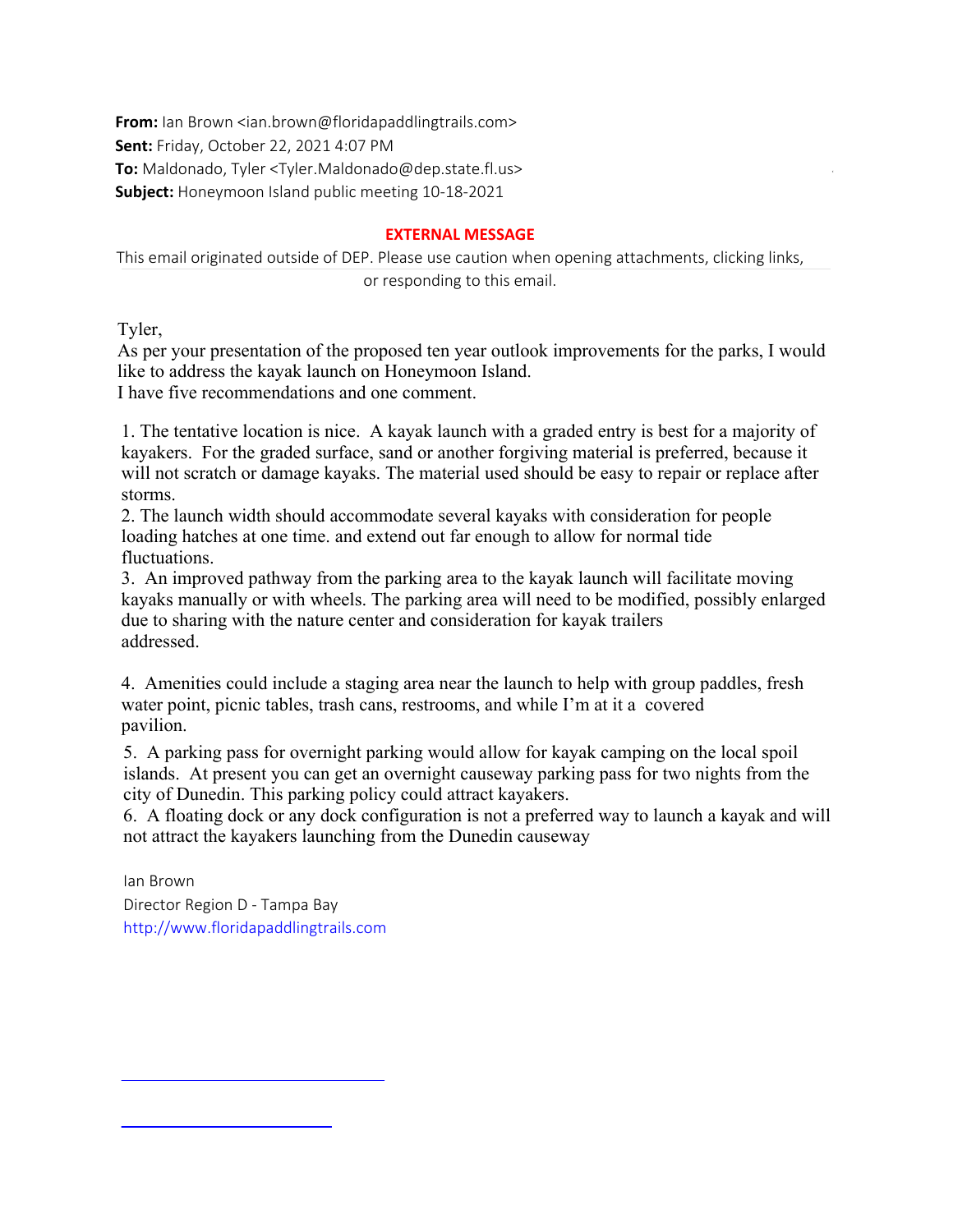| From:    | laurie a                                                          |
|----------|-------------------------------------------------------------------|
| To:      | <b>FLStateParkPlanning</b>                                        |
| Subject: | Honeymoon Island Unit Management Report - comment on Kayak Launch |
| Date:    | Friday, October 29, 2021 8:11:42 AM                               |

# This email originated outside of DEP. Please use caution when opening attachments, clicking links, or responding to this email.

Hi,

Regarding the installation of a kayak launch at the nature Center - considering the health of the seagrass beds in St. Joseph sound - this may not be a good idea.

More human traffic could endanger wildlife that feed at the oyster beds.

the increased human traffic will also increase the trash in and around the water.

I think that any money for improvement should be put toward repairing the seawall.

Thank you,

Laurie Angyn